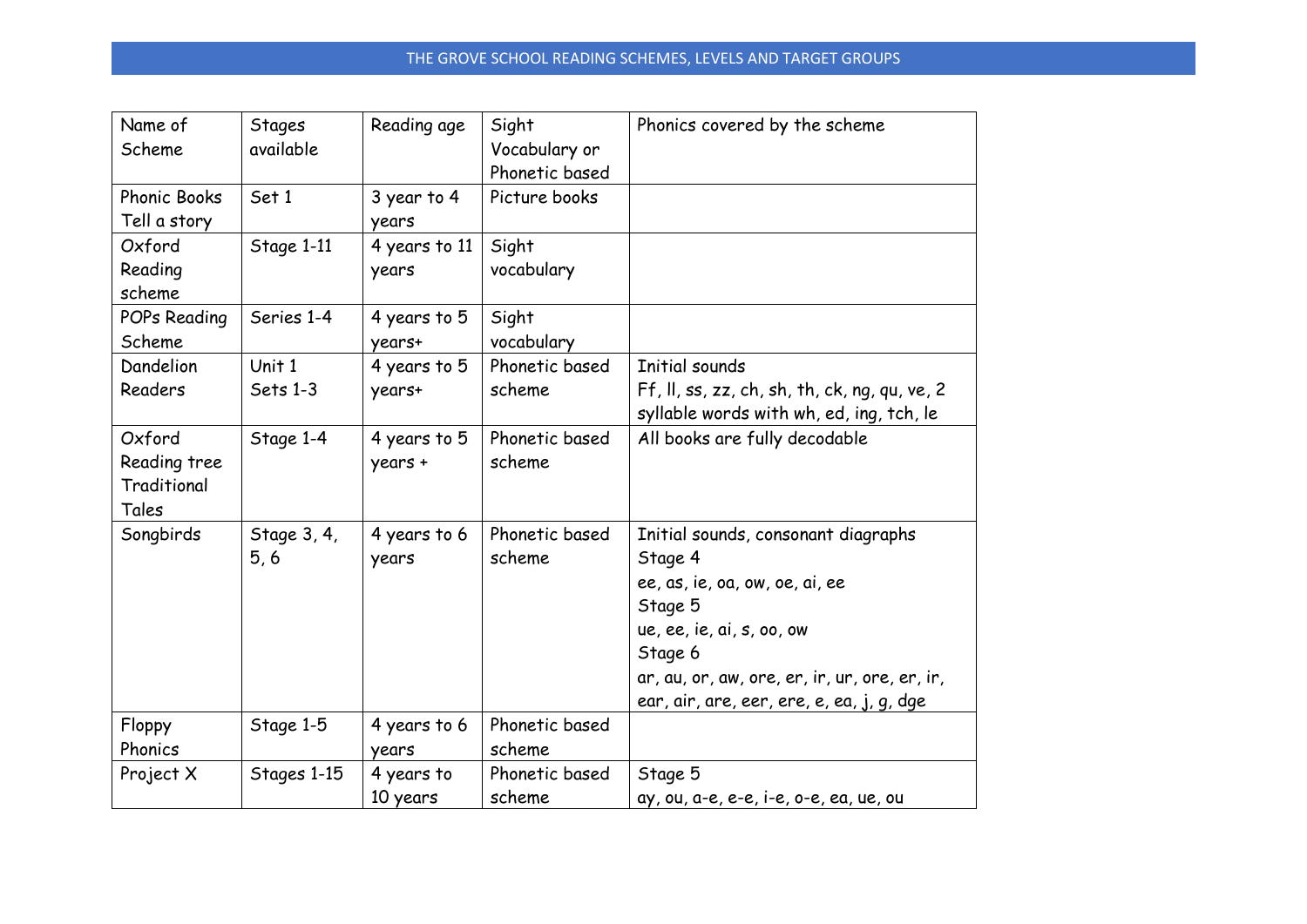|                                  |             |                               |                     | Stage 6<br>ou, i-e, oe, a-e, ue, ew<br>Stage 7<br>Phonetically regular compound and<br>polysyllabic words<br>Stage 8<br>Suffixes and Prefixes<br>Stage 9<br>Phonetically regular compound<br>polysyllabic words, alternative<br>graphemes including trigraphs<br>oo/ow/ee/oo/ea<br>Stage 10<br>Revision of above<br>Stage 11<br>Alternative graphemes ay/ee/igh/ow/oo<br>Stage 12<br>Prefixes/suffixes -ing, -ly, -tion, -ed, ly,<br>-ious, -iable<br>Under-, re-, un- |
|----------------------------------|-------------|-------------------------------|---------------------|------------------------------------------------------------------------------------------------------------------------------------------------------------------------------------------------------------------------------------------------------------------------------------------------------------------------------------------------------------------------------------------------------------------------------------------------------------------------|
| Project X<br>Alien<br>adventures | Stages 1-10 | 4 years to<br>7/8 years       | Phonetic<br>scheme  | Letter sounds/ initial sounds up to phase<br>6 letter and sounds                                                                                                                                                                                                                                                                                                                                                                                                       |
| Oxford<br>Traditional<br>Tales   | Stages 1-4  | 4/5 years to<br>$5$ years $+$ | Phonetic<br>scheme  | Fully decodable                                                                                                                                                                                                                                                                                                                                                                                                                                                        |
| Big Cats                         | Stages 1-11 | 4 years to<br>7/8 years       | Sight<br>Vocabulary | Non-fiction                                                                                                                                                                                                                                                                                                                                                                                                                                                            |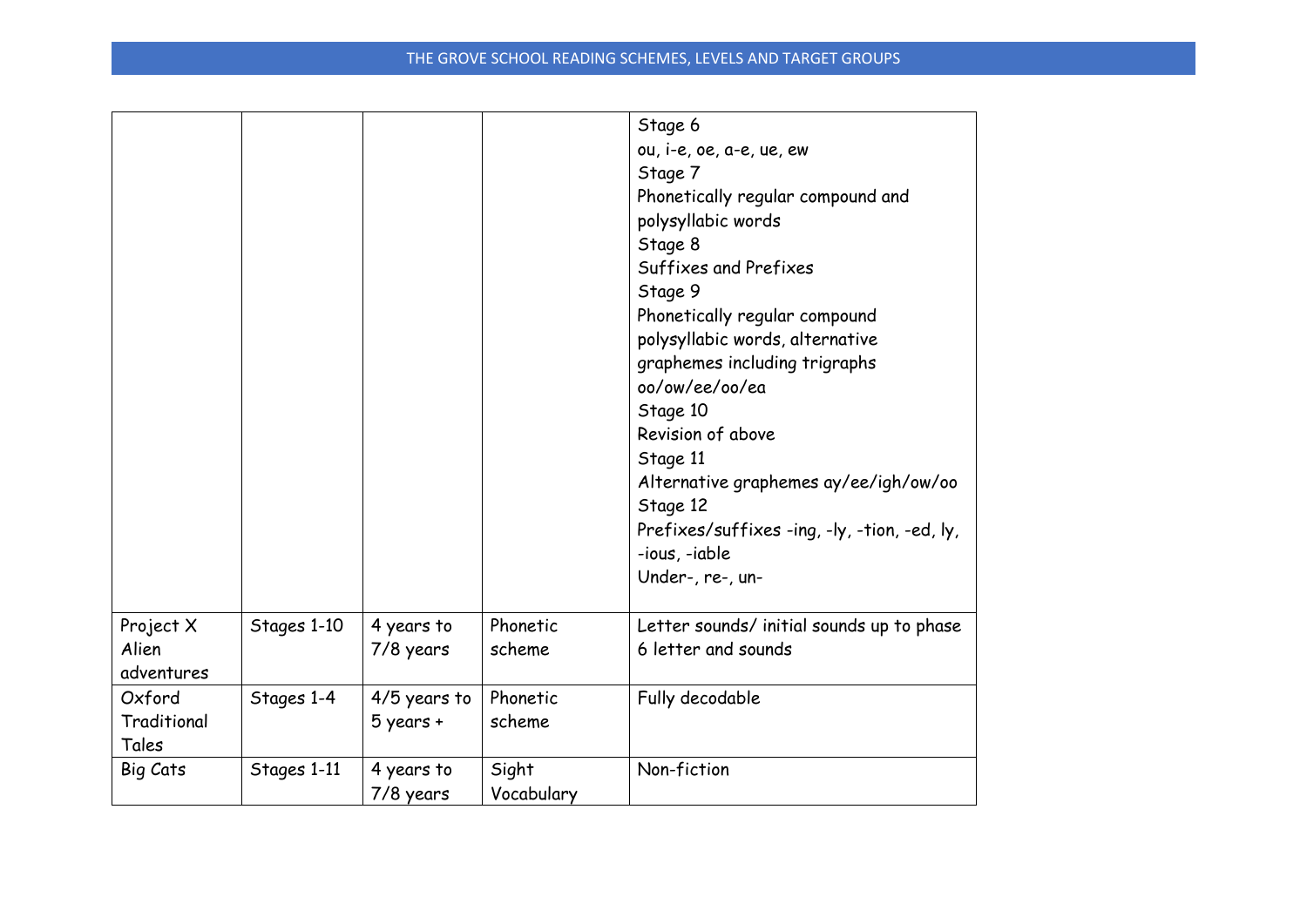## THE GROVE SCHOOL READING SCHEMES, LEVELS AND TARGET GROUPS

| Moon Dogs                   | Set 1                          | 4/5 years                                                                                    | Phonetic based | x, y, ff, II, ss, zz, moving to cvc blending                                                                                                                                                                                                                                                                                                                    |
|-----------------------------|--------------------------------|----------------------------------------------------------------------------------------------|----------------|-----------------------------------------------------------------------------------------------------------------------------------------------------------------------------------------------------------------------------------------------------------------------------------------------------------------------------------------------------------------|
| Moon Dogs                   | Set 2                          | 4/5 years                                                                                    | Phonetic based | cvc, vcc, cvcc, ccvc, ccvcc, ch, sh, th, ng                                                                                                                                                                                                                                                                                                                     |
| Moon Dogs<br>vowel spelling |                                | 4/5 years                                                                                    | Phonetic based | ai, ay, ee, ea, oa, ow, ur, ir, e, ea, ow, ou,<br>oo, ue, igh, or, aw, oy, oi, ar, a, air, are,<br>ear, eer                                                                                                                                                                                                                                                     |
| Alba Series                 | Series                         | 4/5 years                                                                                    | Phonetic based | cvc, cvcc, ccvc, ccvcc, sh, ch, tch, th, ch,<br>ng, qu, wh, le, ed<br>After book 6 ay, ai, a and other vowel<br>diagraphs                                                                                                                                                                                                                                       |
| Talisman                    | Series 1 and<br>$\overline{c}$ | Series 1<br>5/6 years<br>Series 2<br>6/7 years                                               | Phonetic based | Series 1<br>ai, ay, a-e, ea, ey, ee, e, y, e-e, ie, ei, er,<br>in , ur, or, ear, ow, oi, oo, ue, u-e, ew, ou,<br>u, igh, i-e, or ore, aw, awe, au, ar, al,<br>ough, are, ear, ere, ire, ar, a, al, ay<br>Series 2<br>$S$ , ss, se, c, ce, sc, st, l, ll, le, al el, ol, j, g,<br>ge, gh, cher, tion, tian, sion, ssion, tial,<br>cious, ious, tious, zher, zhun |
| Dandelion<br>launchers      | Series                         | Level 1<br>5/6 years<br>Level 2<br>5/6 years<br>Level 3<br>5/6 years<br>Level 4<br>6/7 years | Phonetic based | Level 1<br>ai, ee, ea, er, e, ow, oo, ie, k, or, oi, ar,<br>air, ear<br>Level 2<br>ai, ay, a, ee, ea, e, oa, ow, ur, ir, er, ai, ow,<br>ou, ew, or, a, aw, oi, oy, air, are, ere<br>Level 3<br>ai, ay, ee, oo, igh, or, aw, al, oy, air<br>Level 4<br>Ue, ew, u, l, ll, le, il, al, ol, j, ge, dge, f, ff,<br>gh, ph, ture, tion, ssion, sure, sion             |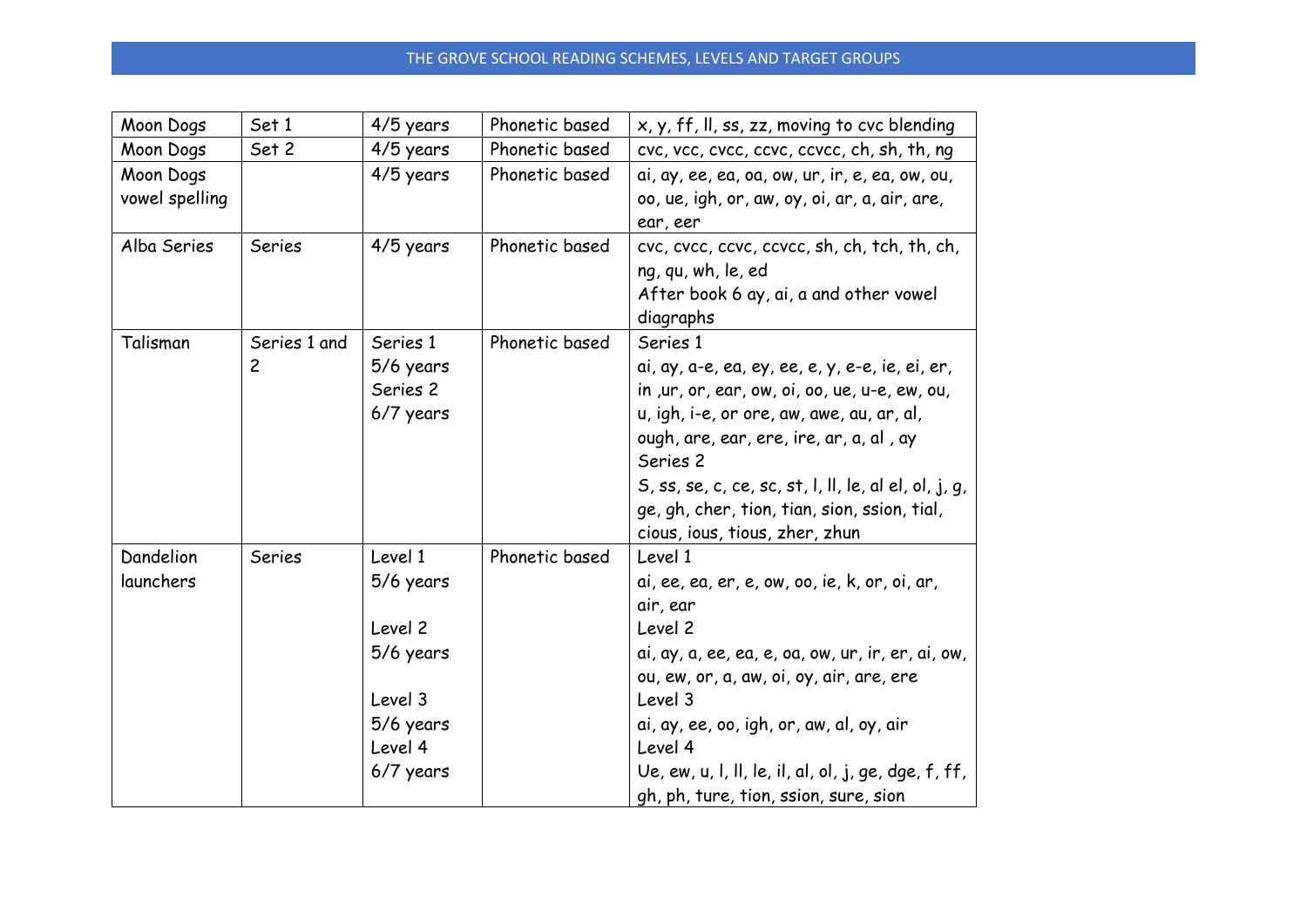| Dandelion<br>Readers split<br>vowel<br>spellings | <b>Series</b> | Level 1<br>5/7 years         | Phonetic based | a-e. e-e, i-e, o-e, u-e                                                                                                                                                                                             |
|--------------------------------------------------|---------------|------------------------------|----------------|---------------------------------------------------------------------------------------------------------------------------------------------------------------------------------------------------------------------|
| Magic Belt                                       | <b>Series</b> | 4/5 years                    | Phonetic based | vcc, cvcc, ccvc, ccvcc, ch, tch, sh, th, qu,<br>ng, ing, le                                                                                                                                                         |
| That Dog                                         | Series        | 4/5 years                    | Phonetic based | cvc, cvcc, ccvcc, ch, sh, th, ck, qu, ng, wh,<br>ing, le                                                                                                                                                            |
| Island<br>Adventures                             | Series        | 5/7 years                    | Phonetic based | ay, ai, a, a-e, ea, ey, ee, ey, ie, ei, ow, oa,<br>o, o-e, er, ir, ur, or, ear, ow, ou, oy, oo,<br>ue, ew, ou, igh, ie, i-e, y, aw, awe, air, are,<br>ear, ere, eir, ar, a, ar                                      |
| Totem                                            | <b>Series</b> | 5 years                      | Phonetic based | ccvc, ae, ay, ai, a, a-e, ee, ea, e, y, ey, o,<br>ow, oo, o-e, er, ir, ur, ow, ou, igh, i, y, i-e,<br>00, W, U-e, ew                                                                                                |
| Titan's<br>Gauntlets                             | <b>Series</b> | 7 years                      | Phonetic based | u, ue, $-e$ , o, ou, l, ll, le, al, j, g, ge, -tion,<br>tial, cial, -sion, -ture                                                                                                                                    |
| Rescue Series                                    | Series        | 5/7 years                    | Phonetic based | ae, ay, a-e, ai, ea, ey, ee, el, ie, e, y, er,<br>ur, ir, or, ear, ow, a, nd, ou, oi, oy, oo, ou,<br>ew, $u$ , $ue$ , $u-e$ , $igh$ , $I$ , $i-e$ , $ie$ , $y$ , $or$ , $are$ , $aw$ ,<br>al, ough, air, ere, eir   |
| Dockside                                         | Stages 1-3    | $4/5/$ years<br>to 6.5 years | Phonetic based | Stage 1<br>cvc, ai, ee, igh, oa, oo, ar, or, ur, ow, oi,<br>ear, air, er, ure<br>Stage 2<br>ccvc, cvccc, cvccc<br>Stage 3<br>ai, ee, igh, oa, oo, ar, or, ur, ow, oi, ear,<br>air, sh, ch, j, f, w, ph, wh, g, c, s |